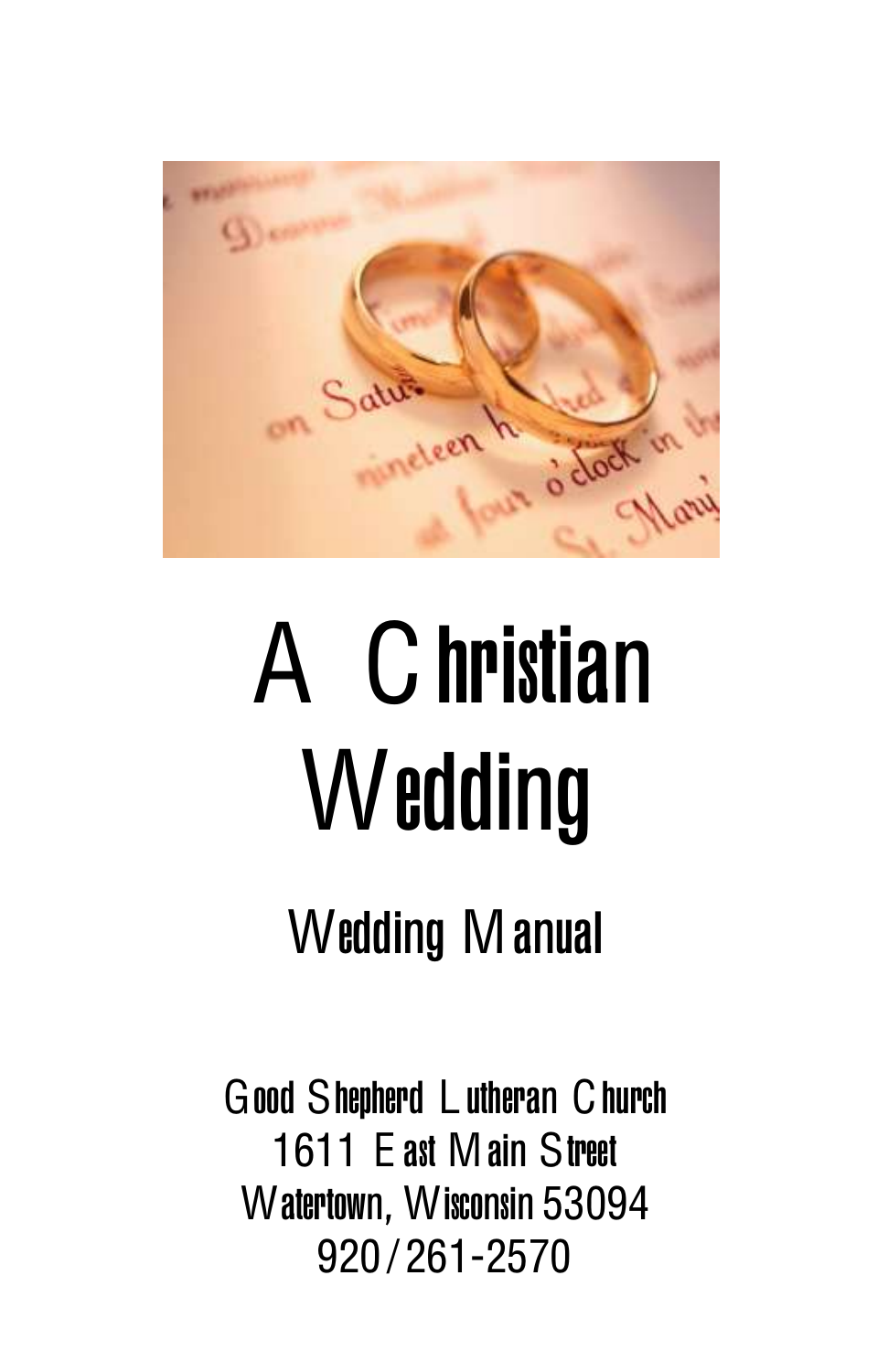Two are better than one, because they have a good reward for their toil. For if they fall, one will lift up his  $f$ ellow. But woe to him who is alone when he falls and has not another to lift him up! Again, if two lie together, they keep warm, but how can one keep warm alone? And though a man might prevail against one who is alone, two will withstand him — a threefold cord is not quickly broken. E cclesi a st es 4:9-12

### A Christian Wedding

Congratulations on your engagement! May our Loving God and Jesus Christ, His Son, watch over and bless your coming marriage!

It is important that the couple reads this booklet before sending in the Wedding Application. Some material may not apply to your wedding, but it is important that you are in agreement with the way weddings are performed here at Good Shepherd before plans are made and time and money are invested. Your wedding day is one of the most important dates in your lives. As the pastor of Good Shepherd Lutheran Church, I am pleased to share this occasion with you. By deciding to be married at a Christian church, you are showing your relatives and friends that your wedding day and your marriage will be Christ-centered. All of us at Good Shepherd want to do everything possible to help make your wedding a joyous, meaningful and memorable experience.

In planning the service, many brides and grooms think, "It is my wedding, isn't it?" In a very narrow sense, the answer is ves. You are the ones being married. But in a more important and broader sense, the answer is no. While you have control over many of the things regarding your wedding day (i.e. whether or not to have an isle runner, etc) the wedding service itself is the responsibility of the church. The Christian church's worship practices are determined by God, based on Scripture, and tested by almost 2,000 years of history. God clearly asserts ownership over the wedding service.

Here are five fundamental and important understandings about a Christian wedding service.

#### **1) A Christian wedding is a service of worship!**

A Christian worship service always insists that God be placed at the center of worship, and that we direct predominant attention to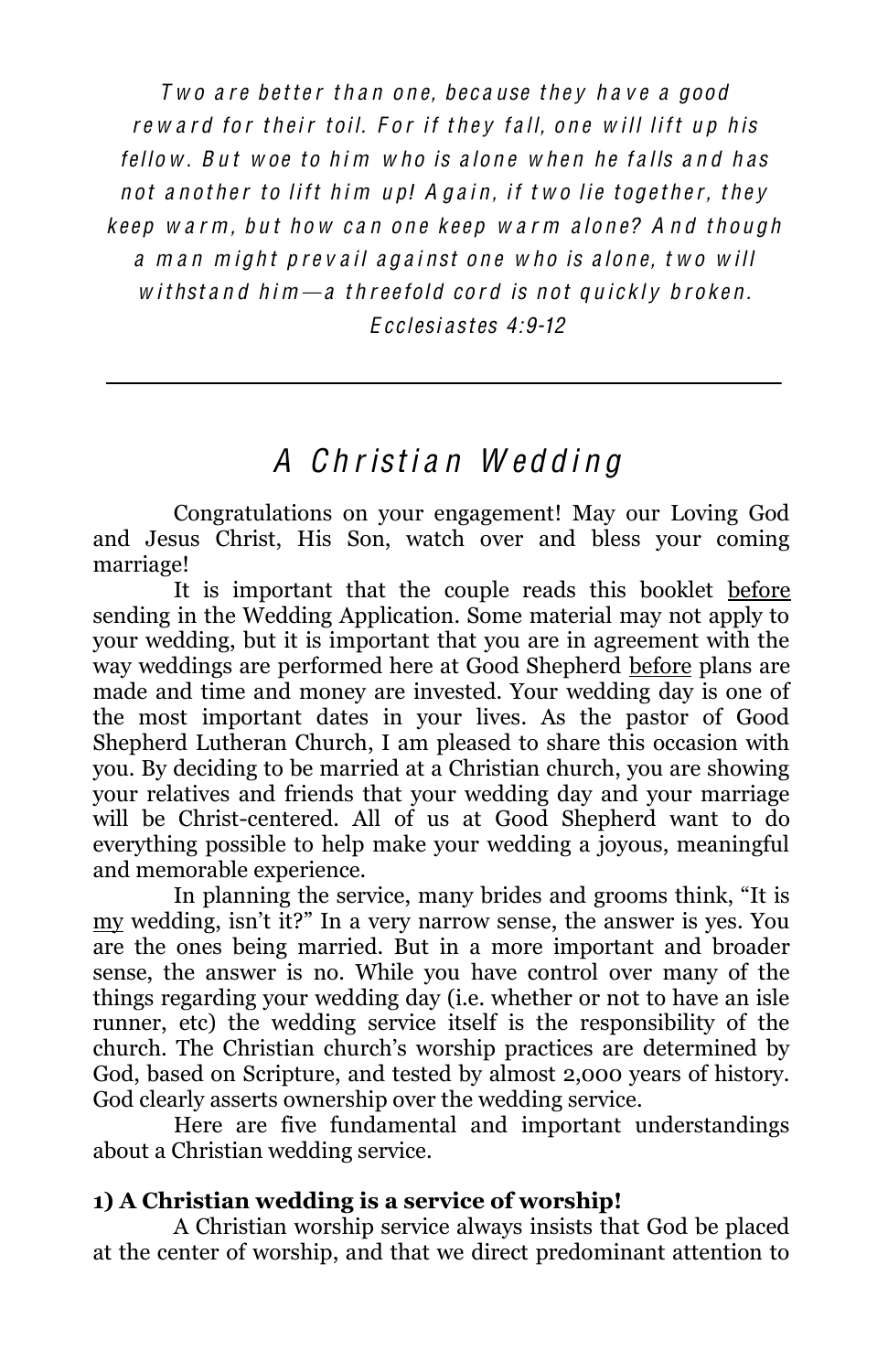Him, never wavering in our concentration. Anything (including the music) or anyone that shifts the focus from God violates this principle and will not be a part of the service. Many things which may be "cute" or "sentimental" are not appropriate for the service.

#### **2) A Christian wedding is a public service.**

The word "public" means that the service belongs to all the people of God, not to one or two people. Even those "private" wedding services, attended only by the Pastor, bride, groom and a few witnesses, will be done "decently and in good order"  $(1 \text{ Cor. } 14:40)$ . They too will be Christ-centered and reverent. In short, any service held in church allows and encourages the entire congregation to express its faith.

#### **3) A Christian wedding is a corporate service.**

Corporate means that all the Christians present are linking spiritual hands and uniting in one act of worship. Everyone has an important role in the worship process, whether they listen, speak, sing, or pray silently. A Christian wedding service is not a performance in which the bride and groom and wedding party are the actors, the Pastor is the stage manager, and everyone else is the audience. That's not the way of it at all. All present are invited and encouraged to worship. All are to witness. All are to pray. All are to acknowledge that marriage is God's idea and that, in this wedding, the bride and groom are accepting God's plan for marriage.

#### **4) A Christian wedding is a time of clear proclamation.**

In the wedding, as in any Christian service of worship, we will say some very important things about Christ and the cross he bore for us. This is central to who we are and what we believe. We want to proclaim these things aloud and with openness, in the reading of the Word, in the sermon, in the music, in the art. Proclamation asserts that God loves us in Christ. Let your wedding do the same.

#### **5) A Christian wedding service is a time of celebration.**

Much is being celebrated at a wedding. We celebrate what "God has joined together" (Matt. 19:4-6) as husband and wife. We celebrate the gift of love and the blessing of marriage. We celebrate a rare reunion of family and friends. We celebrate Christ's death and resurrection. . . for us. We celebrate the promises of the Lord that He will never abandon His children or forsake them. Celebration is essential to the wedding and gives texture to the service. The wedding service is a planned, organized service of celebration which remembers and reflects on all the causes of celebration.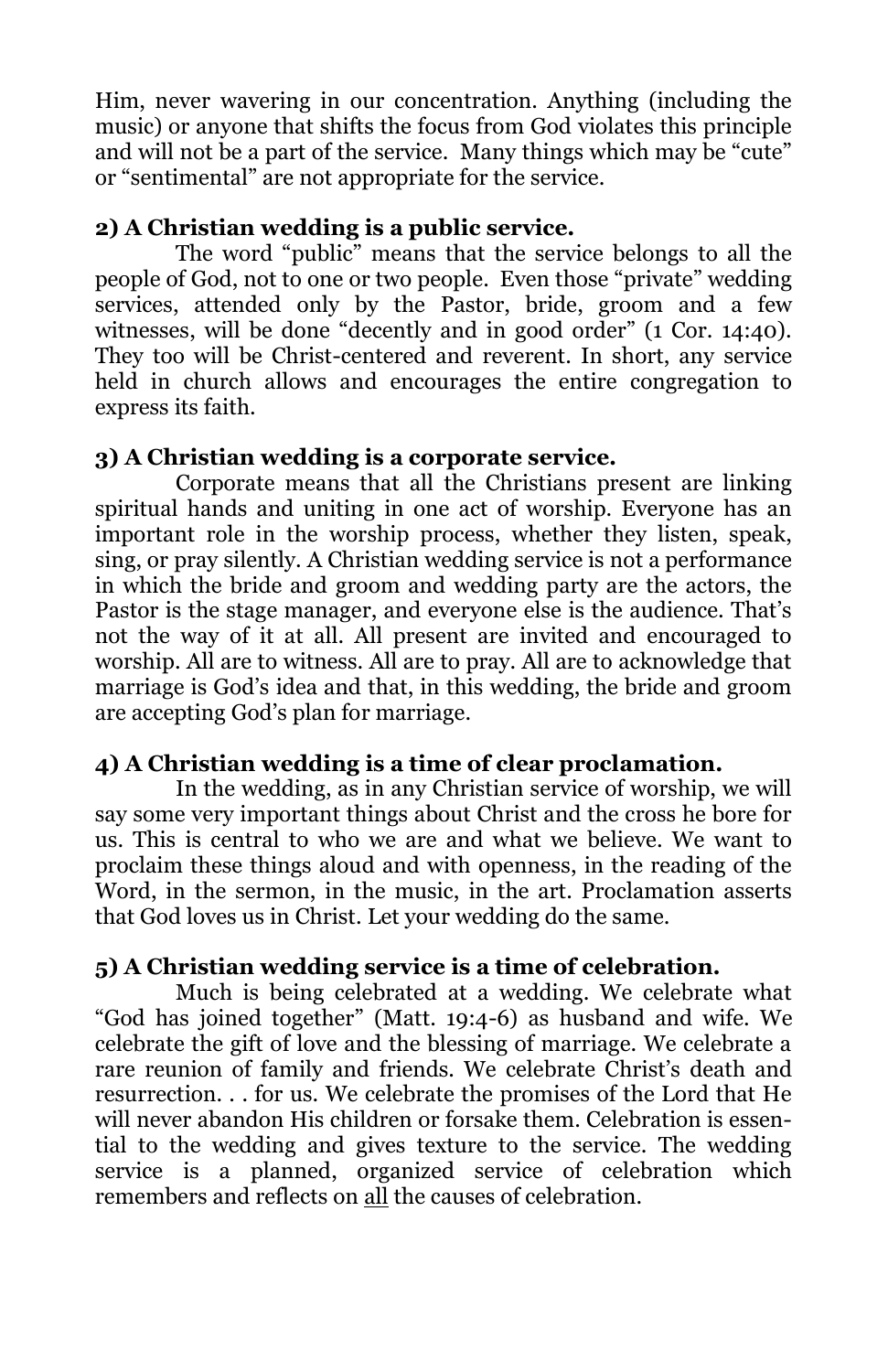This booklet is intended to assist your planning of a Christian wedding. Please try to remember that these rules are in place so that your wedding ceremony will be a Christ-centered service of worship. The ministry of Good Shepherd Lutheran Church is not to perform wedding ceremonies, but to nourish marriages with the Good News of Christ, before, during and after the wedding itself. May yours be a beautiful wedding in the name of the Triune God and to His glory . . . and for your happiness.

Pastor David K. Groth Senior Pastor

#### Getting Started With Your Wedding Plans

While membership in Good Shepherd Lutheran Church is not required of both persons, at least one or the other must be an active member or pursuing active membership. As divorce is directly against the will of God (Matthew 19:6), and it can be a barrier to re-marriage. However, if the divorcee sees his/her sin and seeks God's forgiveness, the grace of God takes this barrier away.

If the congregation's marriage policy is agreeable to you, then return the Wedding Application Form. The Pastor will act on this information, approving the schedule of your wedding and rehearsal. After you receive the approved "Wedding Application Form" from the pastor, you will want to do the following:

- 1) Immediately make arrangements for an organist at Good Shepherd Lutheran Church by calling 920-261-2570. It is important to establish early contact with the Director to begin planning wedding music. As our own organists are most familiar with the instrument and the service of worship, normally their participation is vital at the wedding service. The couple is encouraged to use our own soloists as well. The couple may supply their own soloist, provided he/ she can perform adequately.
- 2) Three months prior to your wedding date, call for an appointment with the officiating Pastor. Normally there will be about 3 meetings of pre-marital counseling scheduled with the couple and the pastor. You may call him or the church secretary at any time to inquire about details not covered in this wedding booklet.

#### Your Wedding Team

Only resident called pastors of Good Shepherd conduct weddings at this church. In some instances, the Senior Pastor may request one of the part-time pastors to conduct a wedding.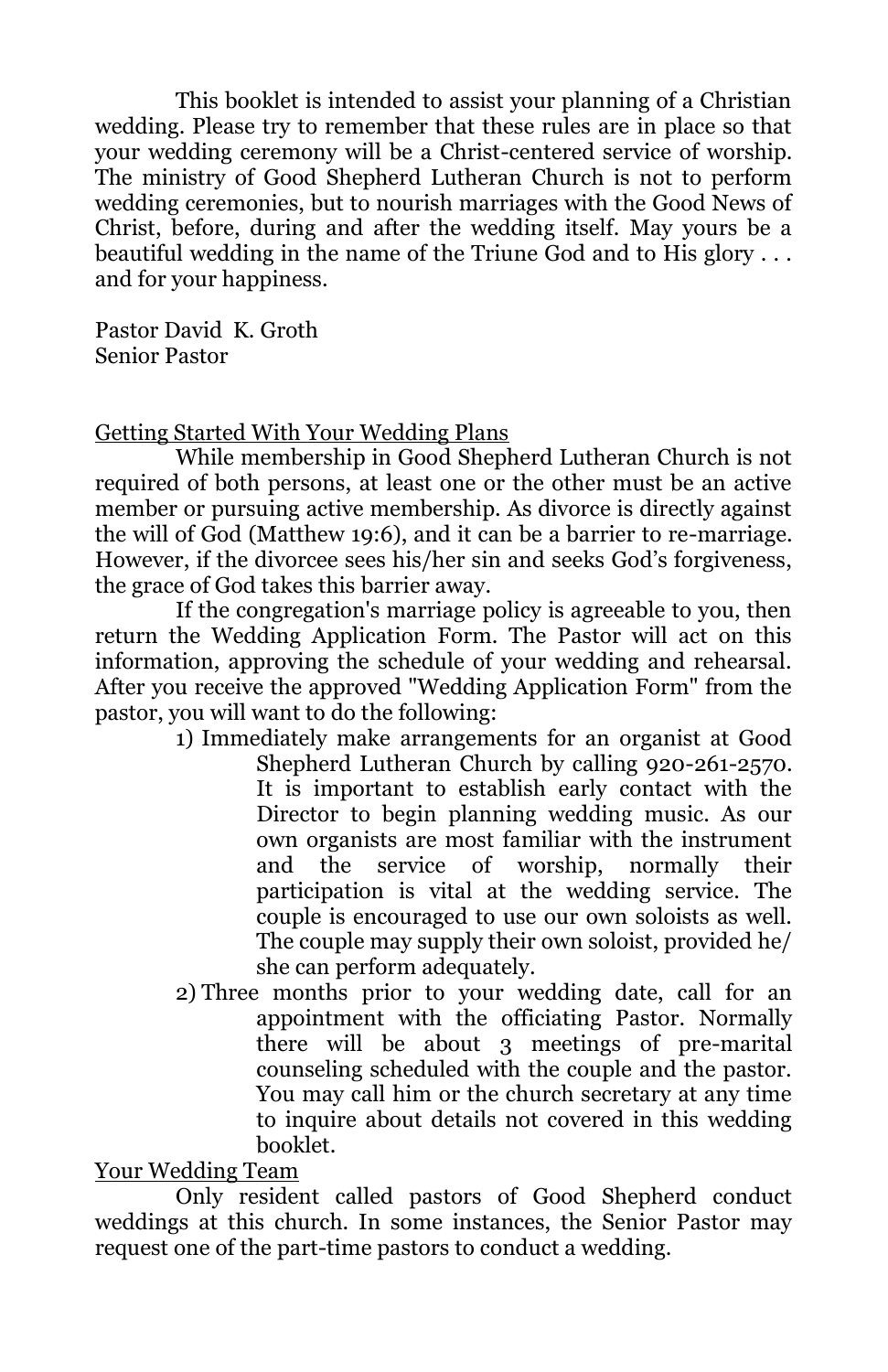If a couple has a close clergy relative, a pastor of the Lutheran Church--Missouri Synod, they may request that the Pastor of Good Shepherd invite their relative to participate in the wedding ceremony. If a couple has a close clergy relative who is not a member of the Lutheran Church-Missouri Synod, his/her participation is encouraged at the reception, though not permitted during the ceremony.

Occasionally, couples will engage a wedding coordinator or other wedding consultants. A wedding consultant is invited to assist with but not direct the rehearsal or wedding.

#### Wedding Music

Wedding music in all aspects shall serve the congregation at worship. The Rite of Holy Marriage brings bride and groom, their families and friends, ". . .in the presence of God." Among the myriad choices of music, the pastors and musicians at Good Shepherd request that wedding music be appropriate for a service of public worship, honoring the Triune God, and expressive of Christian faith in God.

In this regard, couples should consult with the assigned organist at Good Shepherd before making final selections of wedding music. A sample of appropriate selections for processional and recessional, solo pieces, and works for instrumentalists are printed in the Appendix of this booklet. Also, the singing of appropriate hymns is proper.

#### The Wedding Ceremony

As Christ blessed the wedding at Cana with his presence, we know He will also bless your union. Couples should become acquainted with the wedding ceremony of the Lutheran Church. The Order of the Marriage Service is set forth with essential parts underscored.

> The Pre-Service Music The Processional (and/or Hymn by the Congregation) The Invocation The Admonition The Solo (optional) The Reading of Scriptures The Wedding Sermon or Meditation The Solo (and/or Hymn) (optional) The Consent of the Parents The Declarations The Exchange of Wedding Vows The Ring Exchange The Wedding Pronouncement The Lighting of the Unity Candle The Prayers The Lord's Prayer (May be sung as a Solo)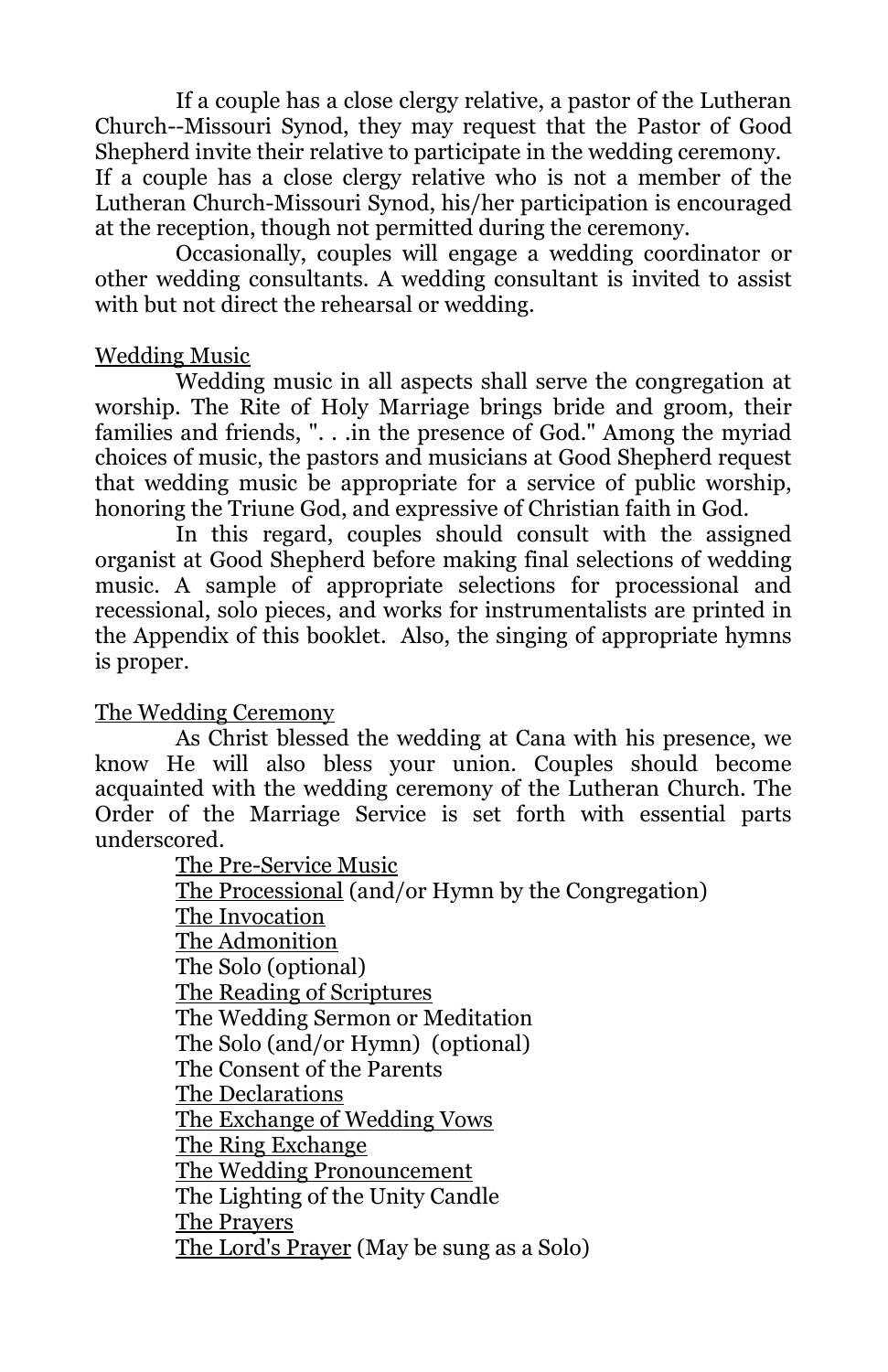The Benediction The Tribute of Roses for the Mothers The Recessional

A sample of appropriate selections for Scripture lessons is printed in the Appendix. It is a good exercise for the couple to choose together the lessons they wish to be read at their wedding.

#### Reflections on the Wedding Ceremony

Though some variation is permitted in the Order, especially with respect to placement of musical portions, this is the general outline of the wedding liturgy at Good Shepherd.

Readings are from the Bible, and are usually rendered by the officiating Pastor. If the couple wishes, non-ordained family members or friends may also read the lessons. We ask, however, that these readers be chosen carefully. We also ask that they limit their words to the lesson at hand. Anyone who reads should be at the rehearsal. There is a list of appropriate lessons in the Appendix. Normally, one Old Testament lesson is chosen, one Epistle lesson, and one Gospel. It is a good exercise for the couple to choose together two or three lessons they wish to be read at their wedding. Readings other than the Scriptures may be shared at the reception.

A member of the church's Board of Elders may be on hand at the wedding to help maintain the beauty of the Christian marriage service and to check the ventilation, lights, sound system, etc. He will be glad to answer any last minute questions. Couples may wish to have a printed Order for the Marriage Service. This is optional. Samples of former wedding service programs are available for you to through the church secretary at Good Shepherd. She will also help you select and order a wedding service folder. The officiating Pastor **must** approve every program before it is printed in mass. Printing may be done at Good Shepherd or at local shops in the community. In both cases, sufficient time (about two weeks) is needed.

**Note:** As there is a worship service every Saturday at 6:00 p.m., the sanctuary *must* be vacated by 5:00 p.m. and preferably by 4:30 p.m. This allows time for proper clean-up. In addition, it allows quiet time for those who come early for silent meditation. **Please alert your photographer to this.**

#### The Wedding Rehearsal

The date and time of the rehearsal will be set when making application to be married at Good Shepherd. Please set the hour when all parties can arrive comfortably on time.

In general, rehearsals are held the evening prior to the day of the wedding ceremony. The rehearsal is a preparation for the wedding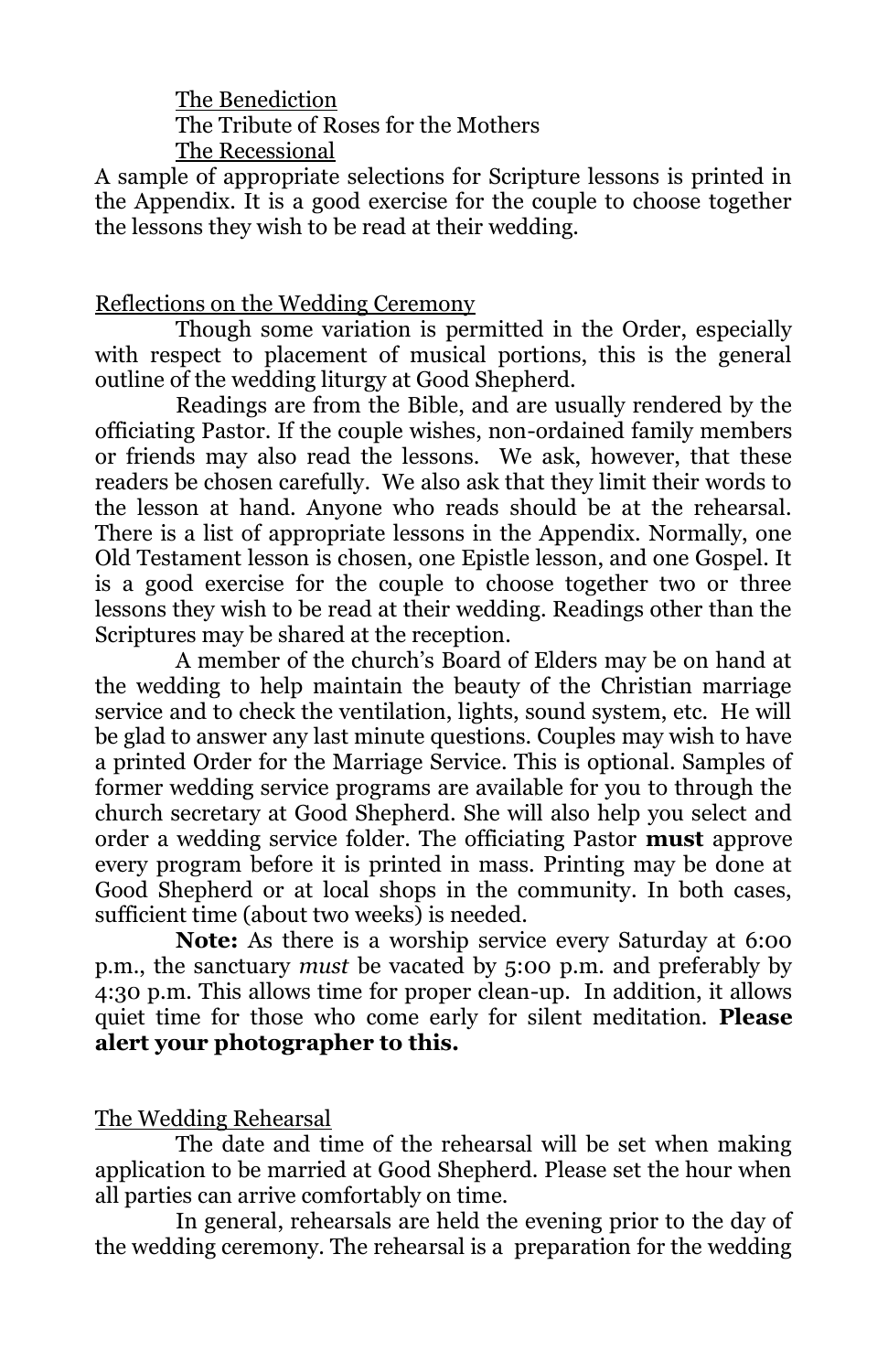as a worship service. Organists are present for rehearsals at Good Shepherd. Practice for soloists with the organist, however, should be scheduled for another time, perhaps before or after the rehearsal. Other personnel to be present at the rehearsal are: bride and groom, attendants, ushers, readers, ring bearer and flower girl, and parents from both sides of the wedding party.

Rehearsals last about forty minutes. The officiating Pastor will conduct the rehearsal. Participants will be asked to gather initially in the front pews of the church sanctuary. The Pastor will share some preliminary remarks. Then the bridal party will find their places in the chancel, and walk through the service with the bridal party. The pastor will share instructions for the ushers.

#### The Wedding Party and Participants

There are no fixed rules on the size of the bridal party. However, if children participate, we suggest five years of age or older. During the service, children will always be seated with relatives in the first or second pew from the front. Two witnesses, 18 years of age or over, are required at any wedding ceremony. A dressing room is available for the bride and her attendants.

#### The Marriage License

Please bring the marriage license to the rehearsal or present it earlier at the church office, making certain that the officiating Pastor receives these important papers.

Residents of the State of Wisconsin must apply before the County Clerk of the county in which either has been a resident for at least 30 days prior to date of application. They may be married in any county of the state. Out-of-state residents must apply in the county where the marriage is to be performed. Good Shepherd is in Jefferson County. When obtaining a marriage license, both parties must be present to make the application.

In Jefferson County: Apply at the County Clerk's Office, 320 S. Main St. room 109, Jefferson, Wisconsin. Applications are taken from 8:00 am - 4:00 pm, Monday-Friday. Please call (920) 674- 8630 with any questions.

**In Dodge County:** Apply at the County Clerk's Office, 127 E. Oak Street, Juneau, Wisconsin. Applications are taken from 8:00 am - 12:00 pm and 12:30 - 4:00 pm, Monday-Friday. Please call (920) 386-3602 with any questions.

Application for license must be made at least 6 days before the ceremony. The license is good for 30 days from the date of issuance. To avoid conflict with the various requirements, it is suggested that application be made 7 to 35 days before the wedding date.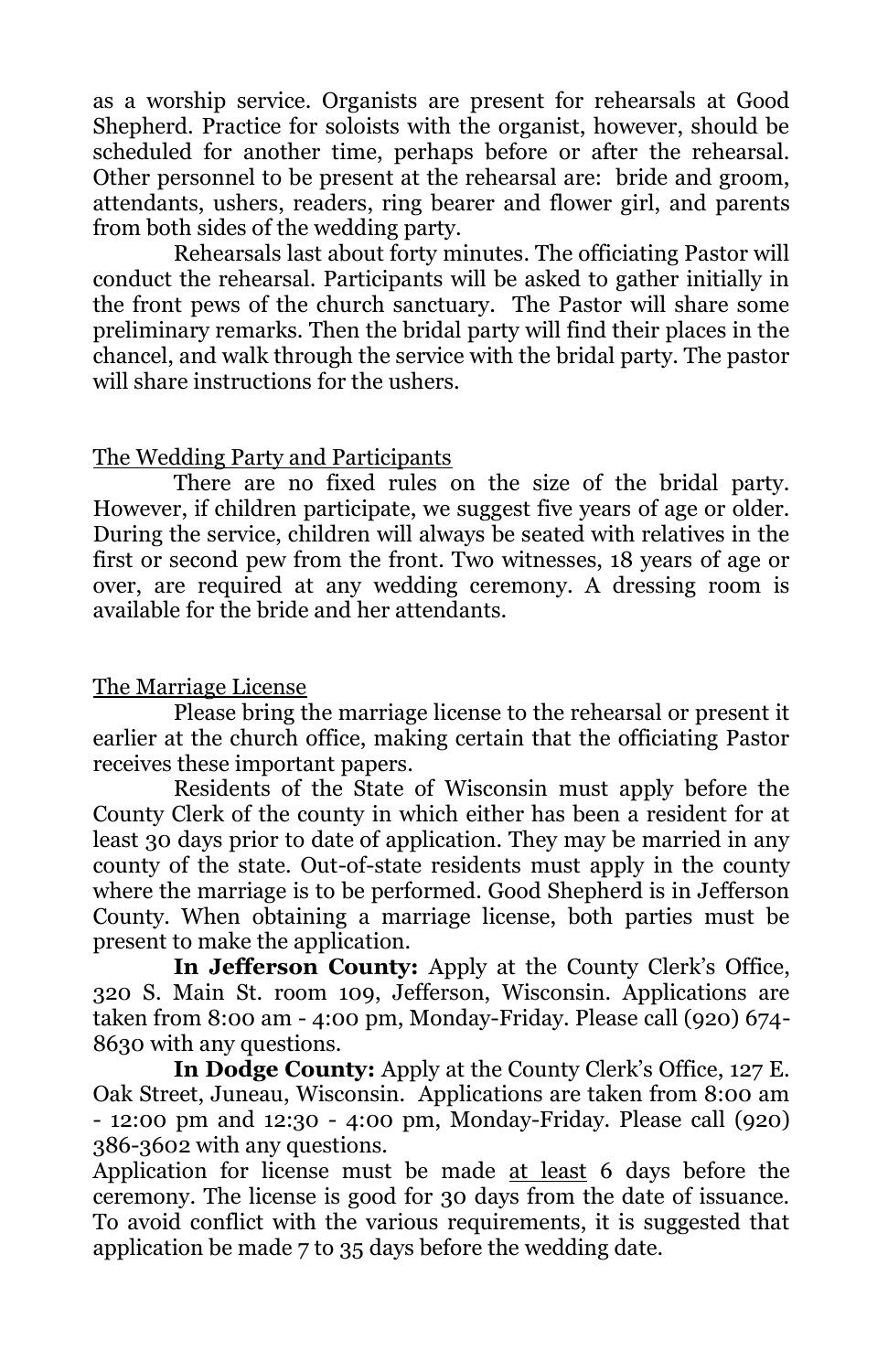Photographers and Photographs

With regard to pictures, we ask that each couple counsel with their photographer and share the following information:

- 1) Photographs may be taken before or after the wedding ceremony.
- 2)Aisle shots are permitted for the parents and the bridal party during the processional and recessional.
- 3) No flashes or strobe lights are permitted in the sanctuary during the wedding ceremony, from the close of the processional to the beginning of the recessional.
- 4) Video cameras/recorders are permitted from a stationery tripod. Video equipment is not permitted near the chancel, nor in the chancel itself during the ceremony. Roving video picture taking is NOT PERMITTED in the sanctuary.
- 5) All parties taking photographs or using video equipment at the request of the bride and groom should counsel with the officiating Pastor prior to the ceremony.

#### Flowers

Because the Christian faith honors the living Lord, only fresh cut, living flowers may be used by the wedding party and to decorate the chancel. They may be placed on the Altar itself, on the floor in front of the Altar, in front of the of the lectern, or on the flower stand behind the Altar. Floral pieces should NOT be used to decorate the communion rail.

The rows of chairs along the center of the aisle may be decorated. We have clips that may be used to attach bows. DO NOT use nails, screws, wire, or any other fastener which may damage the varnish of church furniture. (Note: The aisle runner is not a necessary part of the wedding service. If the couple desires a runner, one may be purchased from a florist.)

#### Candles

Two candles on the Altar are lighted for every worship service. Candelabra may also be used in the chancel. In addition, the church also has candle lanterns that can line either side of the center aisle. Candelabra may be rented from a florist.

A Unity Candle may be used. Good Shepherd will provide the candle base. The center wedding candle is provided by the couple. We also ask that the couple provides the two tapers so they match the unity candle.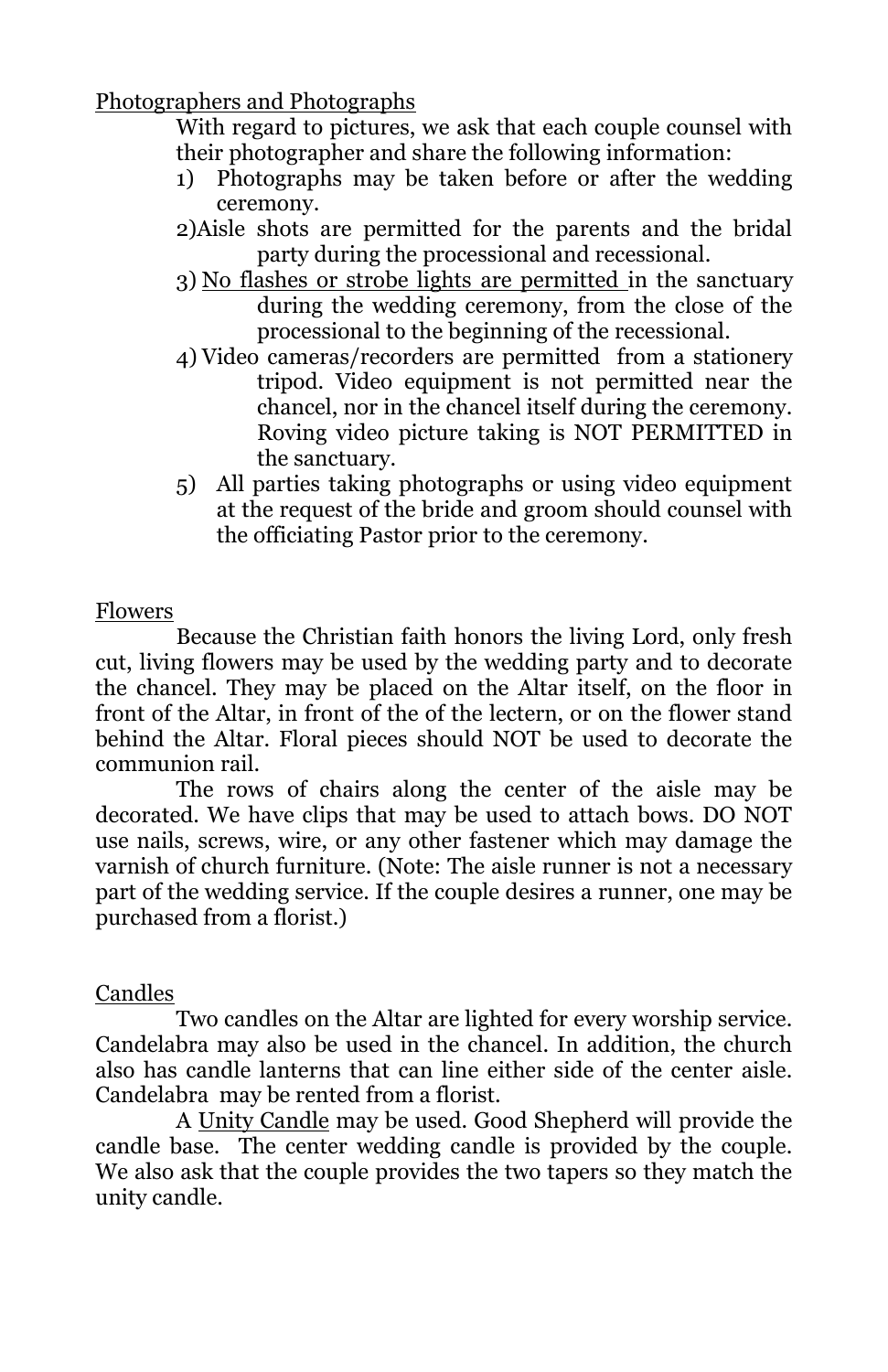#### Flowers for the Mothers

Two single roses (fresh cut) may be placed on the altar rail. Following the benediction at the close of the ceremony, the bride and groom may carry the roses to their mothers seated on either side of the aisle in the front pew. The organist plays quietly as the couple goes first to the bride's mother and then to the groom's mother. Thereafter, they regroup in the center for the recessional.

#### Guest Book

If a guest book is desired, the couple shall provide it. A stand in the narthex may be used for this book. We suggest placing the stand near the main entrance of the church so that guests may sign the book when arriving for the ceremony. It is proper to have an attendant at the guest book.

#### DECORUM

#### Conduct in the Church

We surely have no right to ask the blessing of Almighty God upon a marriage which ignores Him in His own house. You and your guests are reminded that the church is God's House. All present at rehearsals and the wedding should conduct themselves with the reverent joy that is appropriate for the occasion of joining two Christians together in love. Joy and love are appropriate; levity and lewdness are not.

#### Tobacco and Alcohol

\*No alcoholic beverages are permitted in the church and school premises of Good Shepherd Lutheran Church and School, indoors or outdoors. This is inclusive of the parking areas.

If necessary, the bride and groom should inform their friends and acquaintances of this policy. Smoking is prohibited inside Good Shepherd Lutheran Church and School.

#### Receptions at Good Shepherd

Wedding receptions may be held at Good Shepherd in the Fellowship Hall on the lower level of the building. There is no building fee for holding the reception at church. However, the custodians must be paid, in addition to the \$50 fee, \$10.00 per hour. There are certain limitations attached to the use of the Fellowship Hall. No reception can go past 5:30 PM, as there is a worship service upstairs at 6:00 PM. (Sound travels!) Alcoholic beverages are prohibited on church and school property.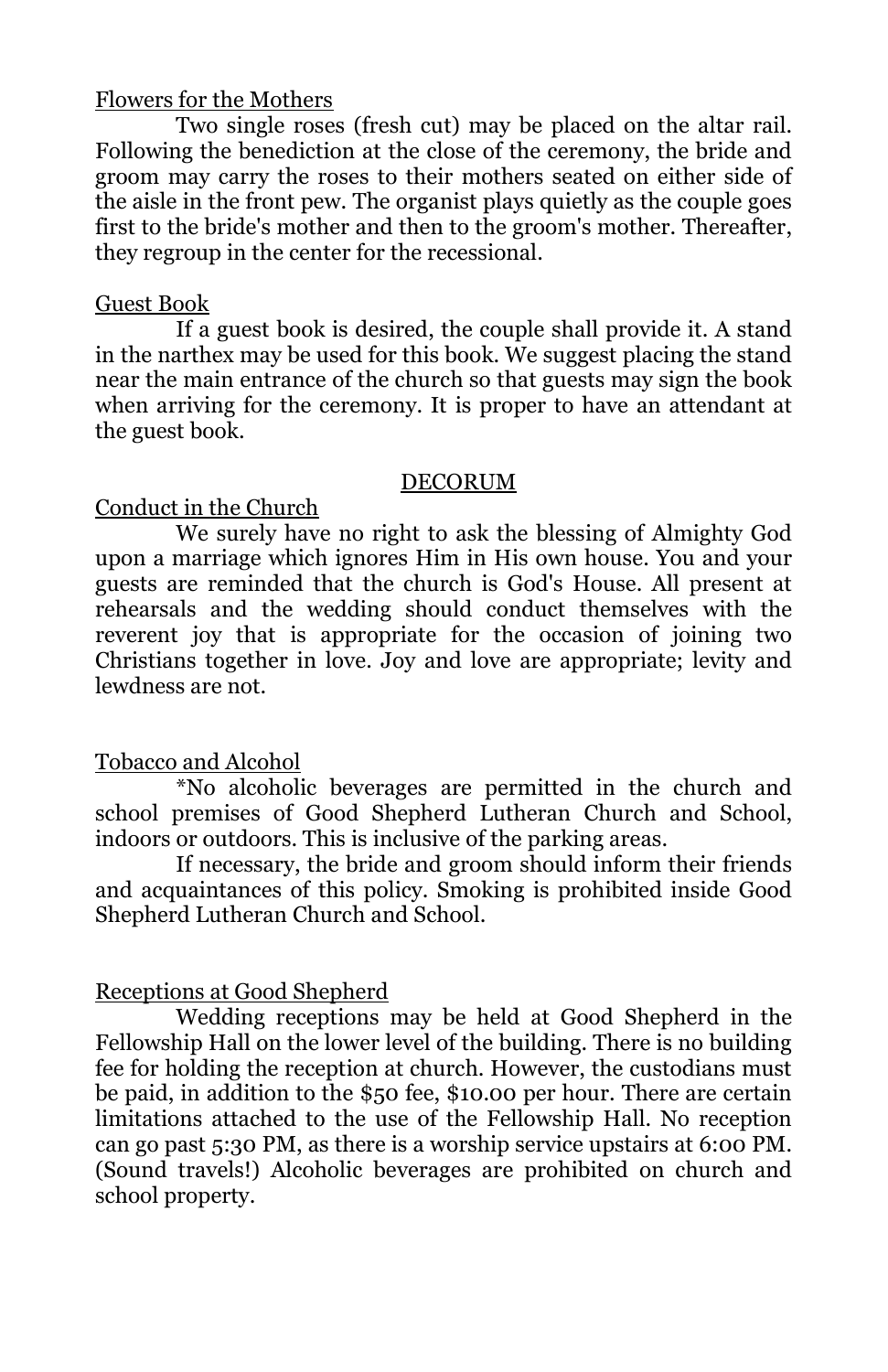#### Fees and Honorariums

For those who serve at church weddings we ask well deserved recognition in terms of modest honorariums. The schedule of fees listed here has been established by the congregation's Board of Elders and Board of Directors. They are the following:

| Use of church    | No fee                                      |
|------------------|---------------------------------------------|
| Custodian        | \$50.00                                     |
| Soloist          | \$50.00                                     |
| Organist         | \$75.00                                     |
| Pastor           | Elders suggestion of \$125                  |
| <b>Bulletins</b> | Fee varies; please see the church secretary |
|                  | for ordering and printing information.      |

Please make out separate honorariums in individual envelopes. Please present these honorariums at the rehearsal.

#### Reporting weddings & engagements to the Watertown Daily Times

Deadline for wedding announcements and photographs is 6-8 weeks after the ceremony. A fee is not charged for wedding or engagement stories and photographs. You may report your engagement or wedding on a standard form available from your photographer or from the Daily Times office (115 W. Main Street).

#### **Finally**

As you know, a church is more than just a place for marriages. Therefore, we expect that after your wedding you will return to Good Shepherd and actively participate in the life of the congregation. On a very real and practical note: those couples who are active in their congregation statistically are much less likely to get a divorce than those couples who are not members of a congregation or are not active. Marriages, especially in the first years, are typically filled with tensions and minor problems as two personalities adjust to complement one another. During this time, a church home greatly increases the possibility of a lasting union.

May Almighty God bless your marriage and all your hopes for a Christ-centered future! Go with God and with joy through life together!